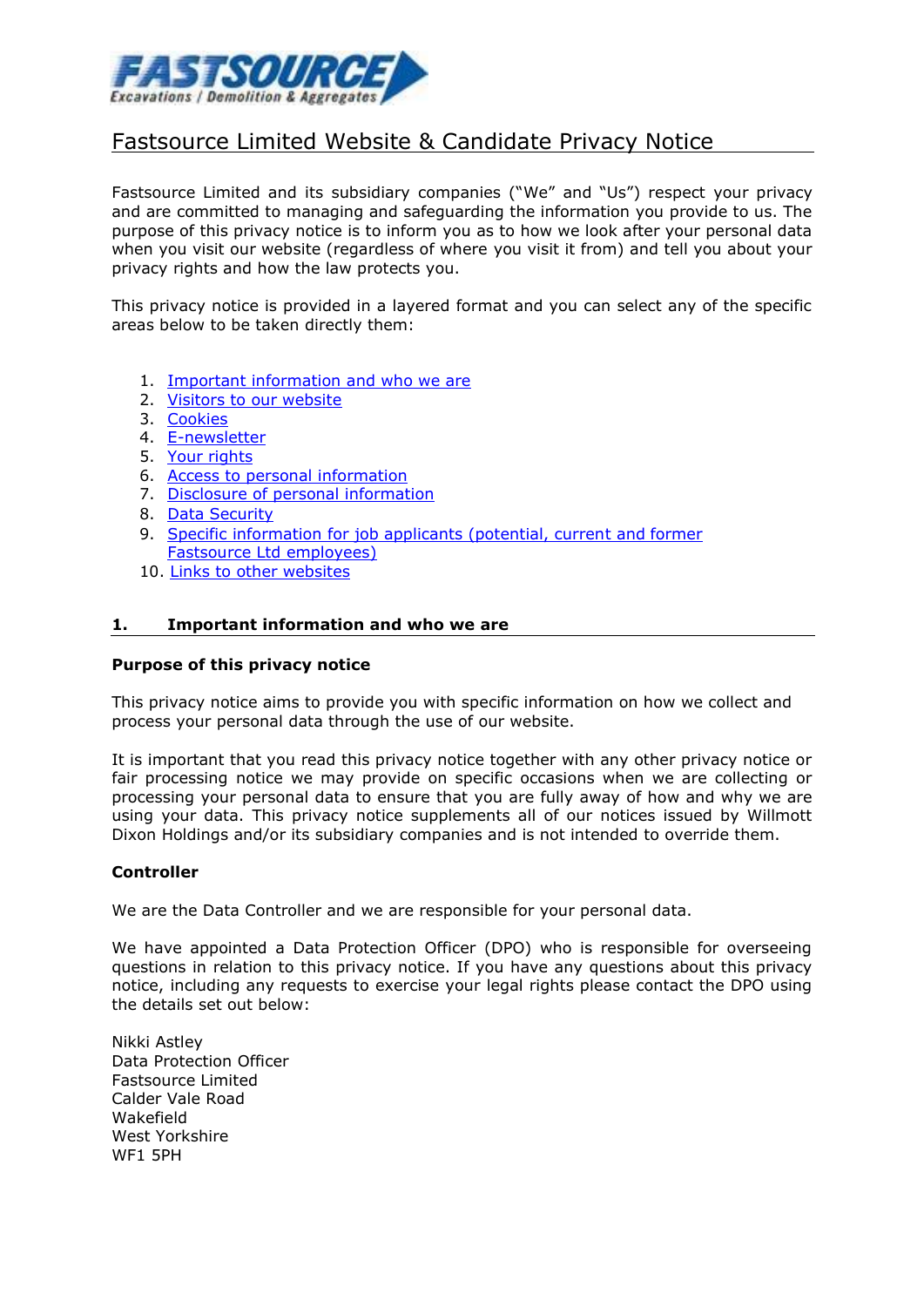

You have the right to make a complaint at any time to the Information Commissioner's Office (ICO), the UK supervisory authority for data protection issues. We would, however, appreciate the chance to deal with your concerns before you approach the ICO so please consider contacting us in first instance.

## **Changes to the privacy notice and your duty to inform us of changes**

This version was last updated on 31<sup>st</sup> January 2022.

It is important that the personal data we hold about you is accurate and current. Please keep us informed if your personal data changes during your relationship with us.

## <span id="page-1-0"></span>**2. Visitors to our website**

When someone [visits our website we](http://www.willmottdixon.co.uk/) use a third-party service, Lead Forensics to collect standard internet log information and details of visitor behaviour patterns. We do this to find out things such as the number of visitors to the various parts of the site. This information is only processed in a way which does not identify anyone. We do not make, and do not allow Lead Forensics to make any attempt to find out the identities of those visiting our website:<http://www.fastsource.co.uk/>

#### <span id="page-1-1"></span>**3. Cookies**

You can read more about how we use cookies on [http://www.fastsource.co.uk/policies](http://www.fastsource.co.uk/policies-accreditations/)[accreditations/](http://www.fastsource.co.uk/policies-accreditations/)

#### <span id="page-1-2"></span>**4. E-newsletter**

When signing up for our newsletter we will collect your name and email address. We use a third-party provider, Gravity Forms, to deliver our monthly e-newsletters. We gather statistics around email opening and clicks using industry standard technologies to help us monitor and improve our e-newsletter. When signing up for the newsletter we will only use the information you provide for the purpose of that process.

This is necessary for our legitimate interests, to study how our products/services are being used, to develop them, to grow our business and to inform our marketing strategy.

#### <span id="page-1-3"></span>**5. Your rights**

Under the data protection legislation, you have rights as an individual which you can exercise in relation to the information we hold about you.

- Right of access
- Right to rectification
- Right to be forgotten
- Right to restriction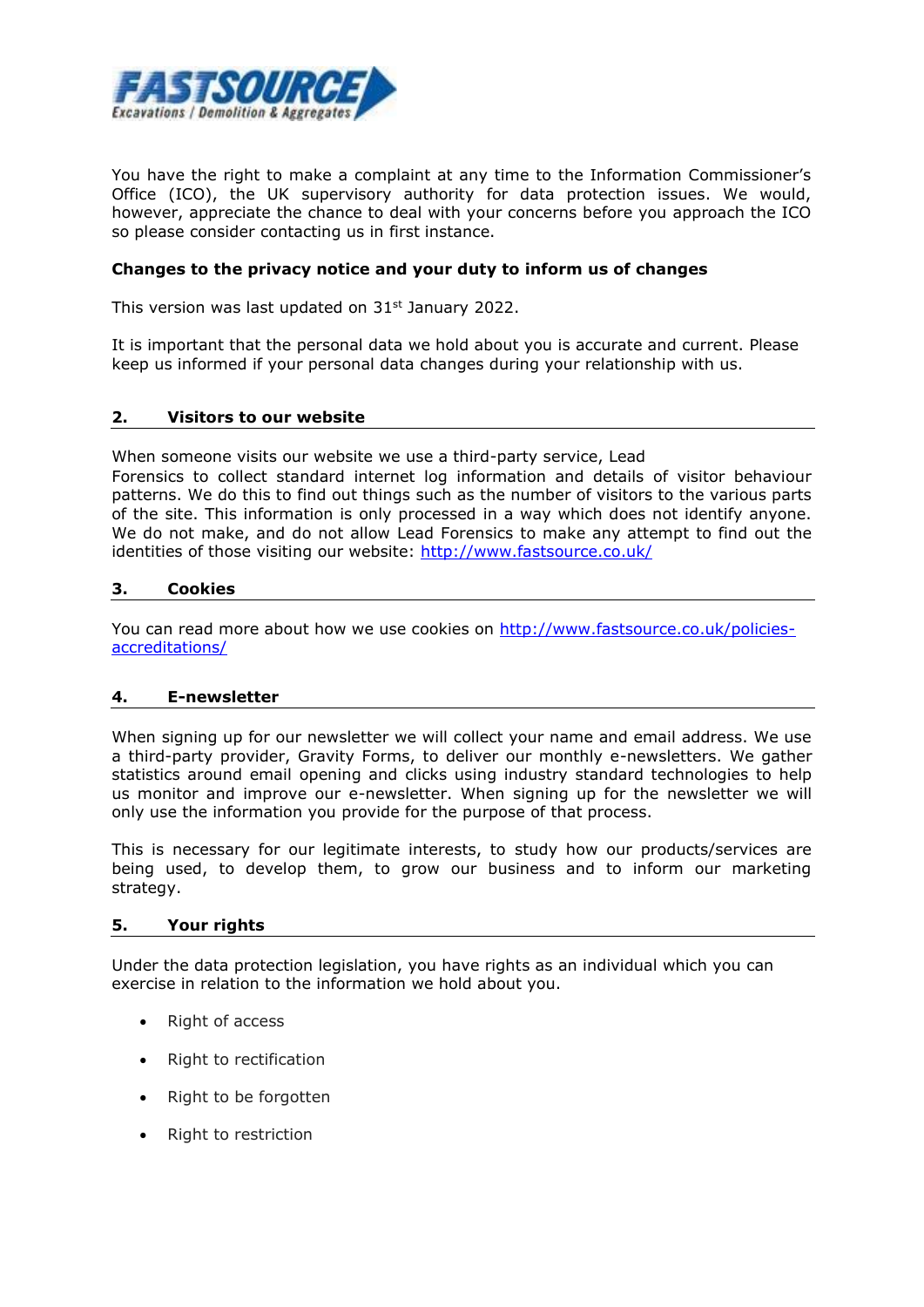

- Right to be informed
- Right to portability
- Right to object

If you wish to exercise any of the rights set out above, please contact the Data Protection Team at the address below.

Data Protection Team Fastsource Limited Calder Vale Road Wakefield West Yorkshire WF1 5PH

# <span id="page-2-0"></span>**6. Access to personal information**

As an organisation we try to be as open as we can in terms of giving people access to their personal information. Individuals can find out if we hold any personal information by making a 'subject access request' under the data protection legislation. Where we hold information about you we will:

- Give you a description of it;
- Tell you why we are holding it;
- Tell you who it could be disclosed to; and
- Let you have a copy of the information in an intelligible form.

To make a request to find out about any personal information we may hold you need to put the request in writing addressing it [to enquiries@fastsource.co.uk,](mailto:enquiries@fastsource.co.uk) or writing to the address below:

Data Protection Team Fastsource Limited Calder Vale Road Wakefield WF1 5PH

If you agree, we will try to deal with your request informally, for example by providing you with the specific information you need over the telephone.

If we do hold information about you, you can ask us to correct any mistakes by contacting the Data Protection Team.

## **7. Disclosure of personal information**

<span id="page-2-1"></span>We will only share personal information for stated reasons in this Privacy Notice or in line with the data protection laws.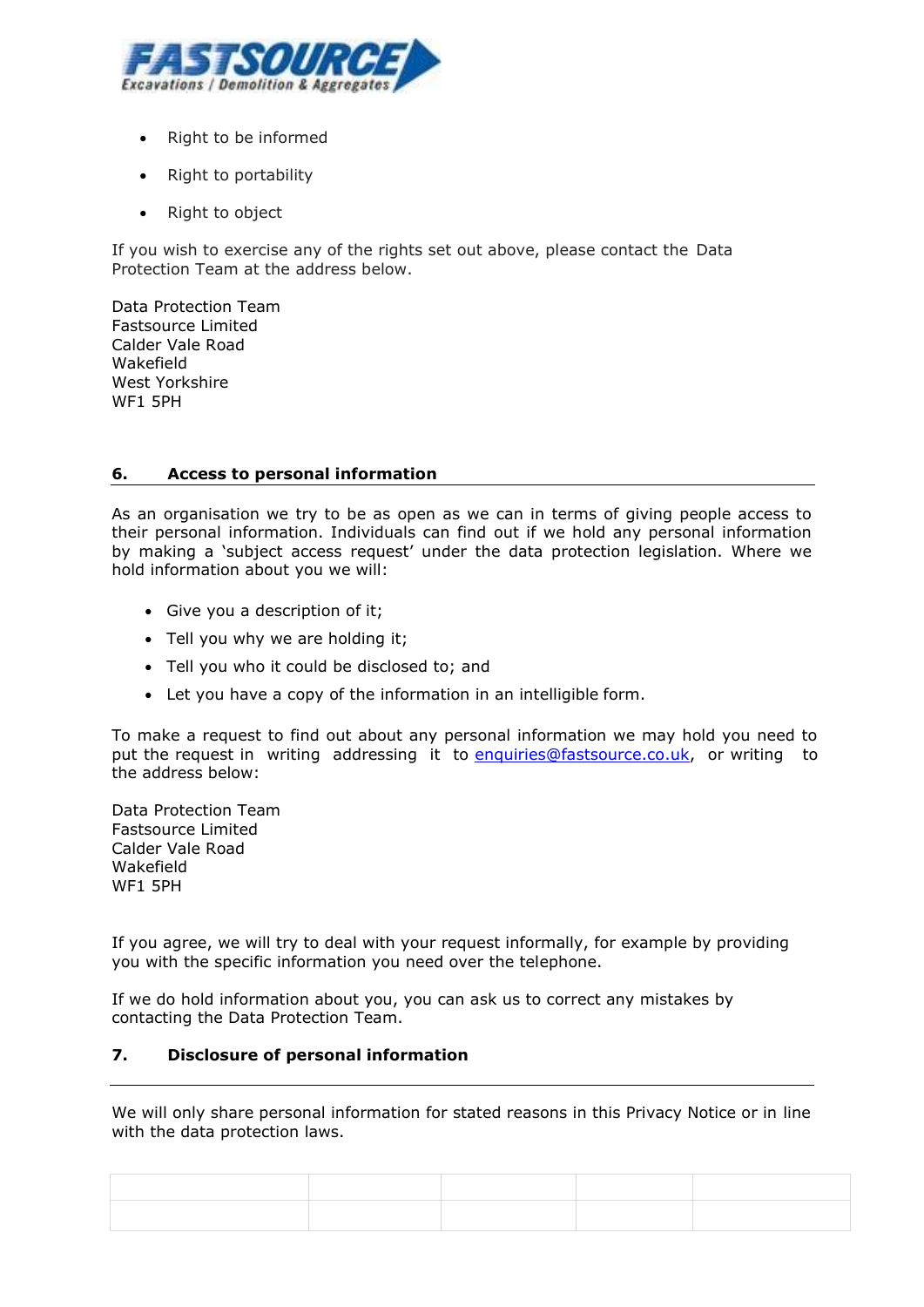

The following information is available via our Data Protection Team:

- agreements we have with other organisations for sharing information;
- circumstances where we can pass on personal data without consent for example, to prevent and detect crime and to produce anonymised statistics;
- our instructions to staff on how to collect, use and delete personal data; and
- how we check that the information we hold is accurate and up to date.

## <span id="page-3-0"></span>**8. Data Security**

We have put in place appropriate security measures to prevent your personal information from being accidentally lost, used or accessed in an unauthorised way, altered or disclosed. In addition, we limit access to your personal information to those employees, agents, contractors and other third parties who have a business need-toknow. They will only process your personal information on our instructions and they are subject to a duty of confidentiality.

We have put in place procedures to deal with any suspected data security breach and will notify you and any applicable regulator of a suspected breach where we are legally required to do so.

# <span id="page-3-1"></span>**9. Specific information for job applicants (potential, current and former Fastsource Limited employees)**

We are the data controller for the information you provide during the process unless otherwise stated. If you have any queries about the process or how we handle your information, please contact us at [enquiries@fastsource.co.uk.](mailto:enquiries@fastsource.co.uk)

## **What will we do with the information you provide to us?**

All the information you provide during the process will only be used for the purpose of processing your application, or to fulfil legal or regulatory requirements if necessary. We will only share your personal information with the following third parties for the purposes of processing your application:

- A recruitment agency or search consultancy with whom you have registered or instructed to feedback on interviews or to process your application;
- A third-party provider of skills, aptitude or psychometric testing used in the selection process.
- A third-party provider of recruitment software; and
- Associated Companies;

All our third-party service providers and Associated Companies are required to take appropriate security measures to protect your personal information in line with our policies. We do not allow our third-party service providers to use your personal data for their own purposes. We only permit them to process your personal data for specified purposes and in accordance with our instructions.

"Associated Companies" refers to those companies belonging to the same family of companies as us and who benefit from a close relationship, shared systems and shared ownership.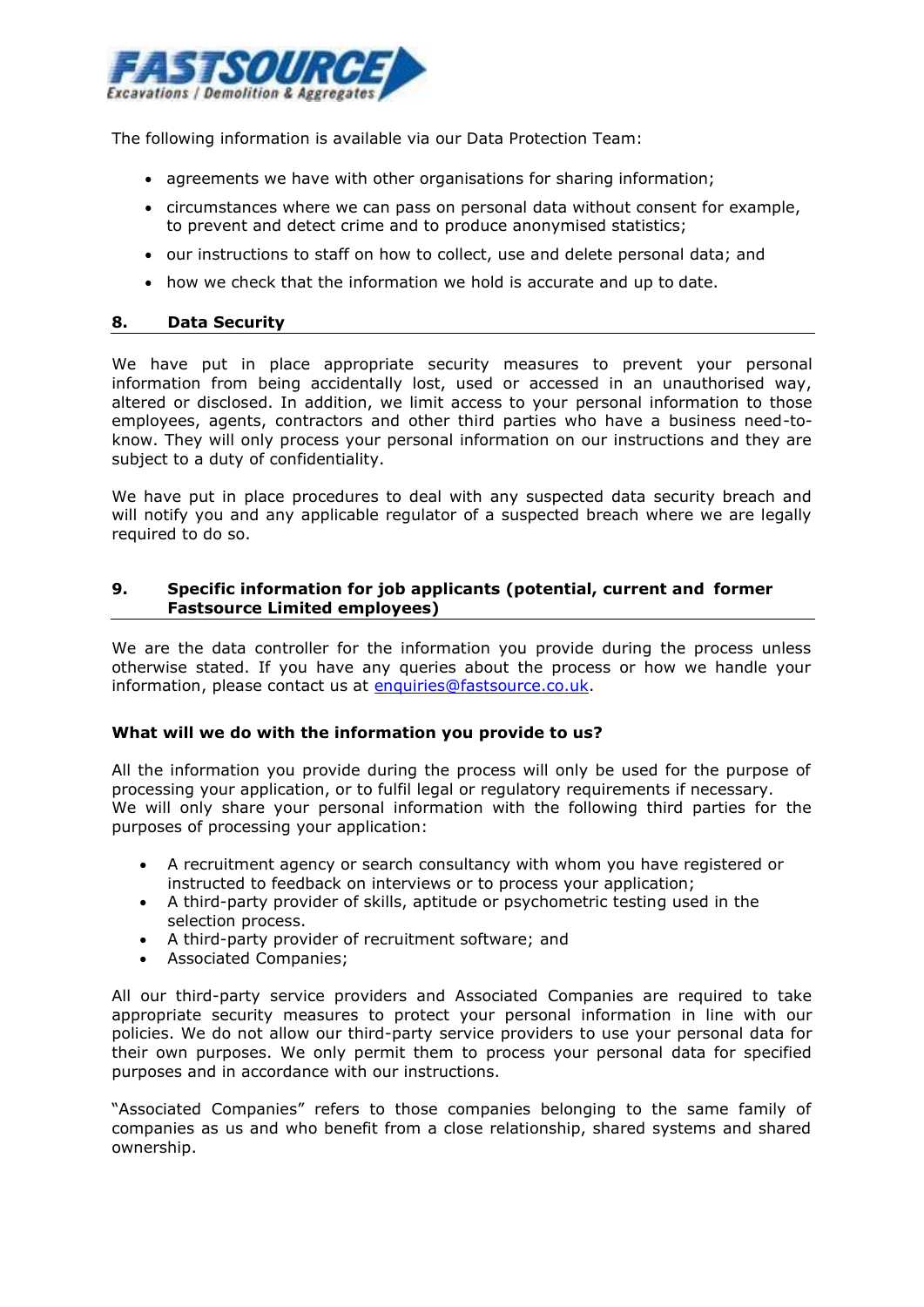

We will not share any of the information you provide during the recruitment process with any third parties for marketing purposes or store any of your information outside of the European Economic Area.

We will use the contact details you provide to us to contact you to progress your application. We will use the other information you provide to assess your suitability for the role you have applied for.

#### **What information do we ask for?**

- The information you have provided to us in your CV and covering letter;
- The information you have provided on our application form, including name, title, address, telephone number, personal email address, date of birth, gender, employment history, qualifications;
- Any information you provide to us during a face to face or video interview; and
- The results of any assessments or competence tests that you took including aptitude or psychometric testing;

We may also collect, store and use the following "special categories" of more sensitive personal information:

- Information about your race or ethnicity, religious beliefs, sexual orientation and political opinions;
- Information about your health, including any medical condition (if appropriate);
- Information about criminal convictions and offences; and
- Carry out background and reference checks, where applicable

## **Application stage**

If you use our online application system, this will be collected by a data processor on our behalf.

We ask you for your personal details including name and contact details. We will also ask you about your previous experience, education, referees and for answers to questions relevant to the role you have applied for. Our recruitment team will have access to all this information.

You will also be asked to provide equal opportunities information. This is not mandatory information and if you choose not to provide it, it will not affect your application. This information will not be made available to any staff outside of our recruitment team, including hiring managers, in a way which can identify you. Any information you do provide will be used only to produce and monitor equal opportunities statistics.

## **Shortlisting**

Our hiring managers shortlist applications for interview. They will be provided with your application but not your equal opportunities information, if it has been provided.

| the control of the control of the control of the control of the control of the control of the control of the control of the control of the control of the control of the control of the control of the control of the control | the contract of the contract of the contract of the contract of the contract of the contract of the contract of                                                                                     |                                                                                                                 |  |
|-------------------------------------------------------------------------------------------------------------------------------------------------------------------------------------------------------------------------------|-----------------------------------------------------------------------------------------------------------------------------------------------------------------------------------------------------|-----------------------------------------------------------------------------------------------------------------|--|
|                                                                                                                                                                                                                               |                                                                                                                                                                                                     |                                                                                                                 |  |
|                                                                                                                                                                                                                               |                                                                                                                                                                                                     |                                                                                                                 |  |
| ,我们也不会有什么?""我们的人,我们也不会有什么?""我们的人,我们也不会有什么?""我们的人,我们也不会有什么?""我们的人,我们也不会有什么?""我们的人<br>,我们也不会有什么?""我们的人,我们也不会有什么?""我们的人,我们也不会有什么?""我们的人,我们也不会有什么?""我们的人,我们也不会有什么?""我们的人                                                          | ,我们也不会有什么?""我们的人,我们也不会有什么?""我们的人,我们也不会有什么?""我们的人,我们也不会有什么?""我们的人,我们也不会有什么?""我们的人<br>the contract of the contract of the contract of the contract of the contract of the contract of the contract of | the contract of the contract of the contract of the contract of the contract of the contract of the contract of |  |
|                                                                                                                                                                                                                               |                                                                                                                                                                                                     |                                                                                                                 |  |
|                                                                                                                                                                                                                               |                                                                                                                                                                                                     |                                                                                                                 |  |
|                                                                                                                                                                                                                               |                                                                                                                                                                                                     |                                                                                                                 |  |
|                                                                                                                                                                                                                               |                                                                                                                                                                                                     |                                                                                                                 |  |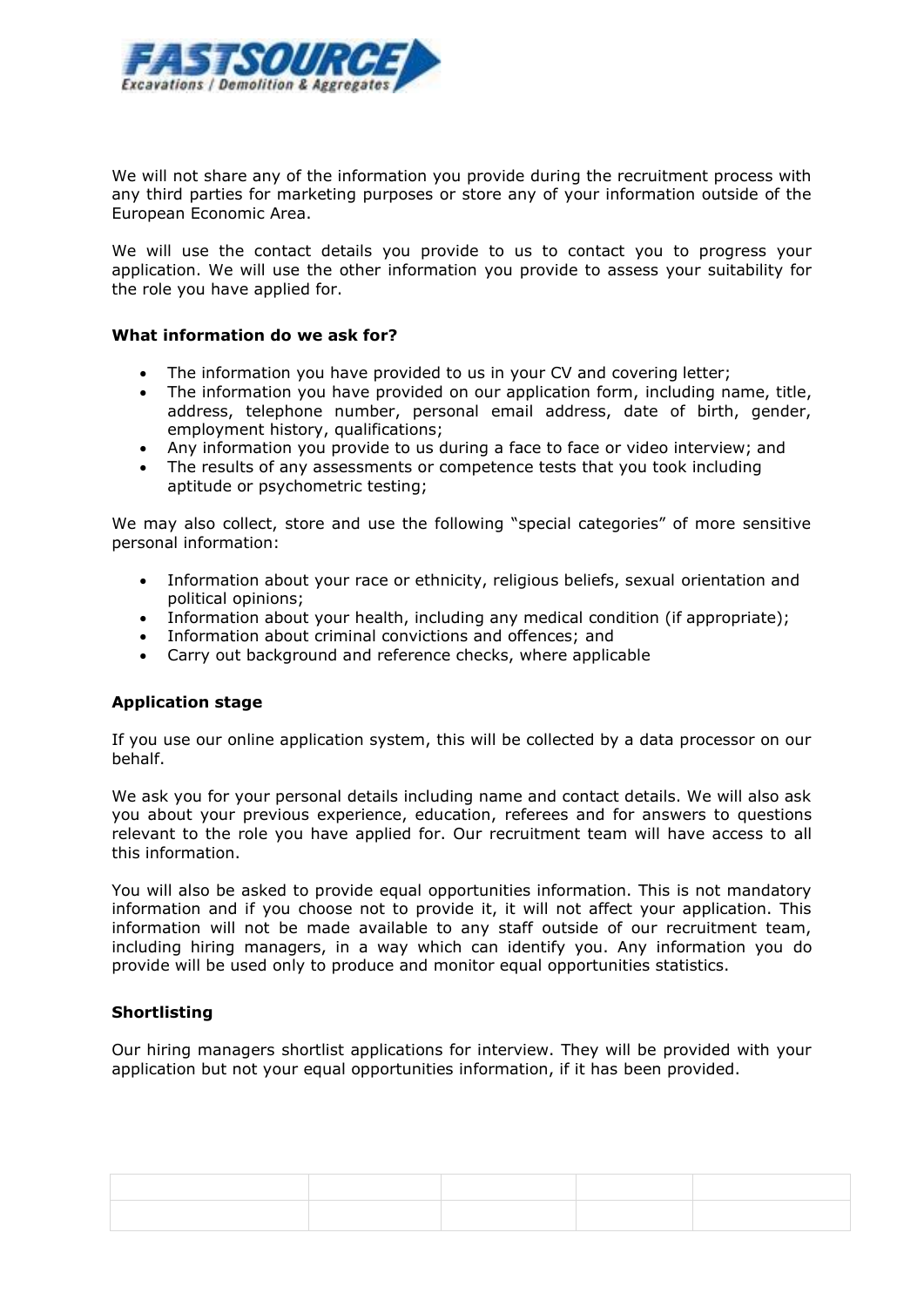

# **Assessments**

We might ask you to participate in assessment days; complete tests or occupational personality profile questionnaires; and/or to attend an interview; or a combination of these. Information will be generated by you and by us. For example, you might complete a written test, or we might take interview notes.

If you are unsuccessful following assessment for the position you have applied for, we will retain your details in our talent pool for a period of 12 months unless you tell us otherwise. If you say yes, we would proactively contact you should any further suitable vacancies arise.

# **Conditional offer**

If we make a conditional offer of employment we will ask you for information so that we can carry out pre-employment checks. You must successfully complete pre-employment checks to progress to a final offer. We are required to confirm the identity of our staff, their right to work in the United Kingdom and we may use a third party to undertake these checks.

# **You will therefore be required to provide:**

- Proof of your identity and right to work you will be asked to attend our office with original documents, we will take copies.
- Proof of your qualifications you will be asked to attend our office with original documents, we will take copies.
- You will be asked to complete a criminal records declaration to declare any unspent convictions.
- We will provide your email address to the Government Recruitment Service who will contact you to complete an application for a Basic Criminal Record check via the Disclosure and Barring Service, or Access NI, which will verify your declaration of unspent convictions.
- We will contact your referees, using the details you provide in your application, directly to obtain references.
- We will also ask you to complete a questionnaire about your health. This is to establish your fitness to work.

## **If we make a final offer, we will also ask you for the following:**

- Bank details to process salary payments.
- Emergency contact details so we know who to contact in case you have an emergency at work.
- Membership of a Civil Service Pension scheme so we can send you a questionnaire to determine whether you are eligible to re-join your previous scheme.

## **Use of data processors**

Data processors are third parties who provide elements of our recruitment service for us. We have contracts in place with our data processors. This means that they cannot do